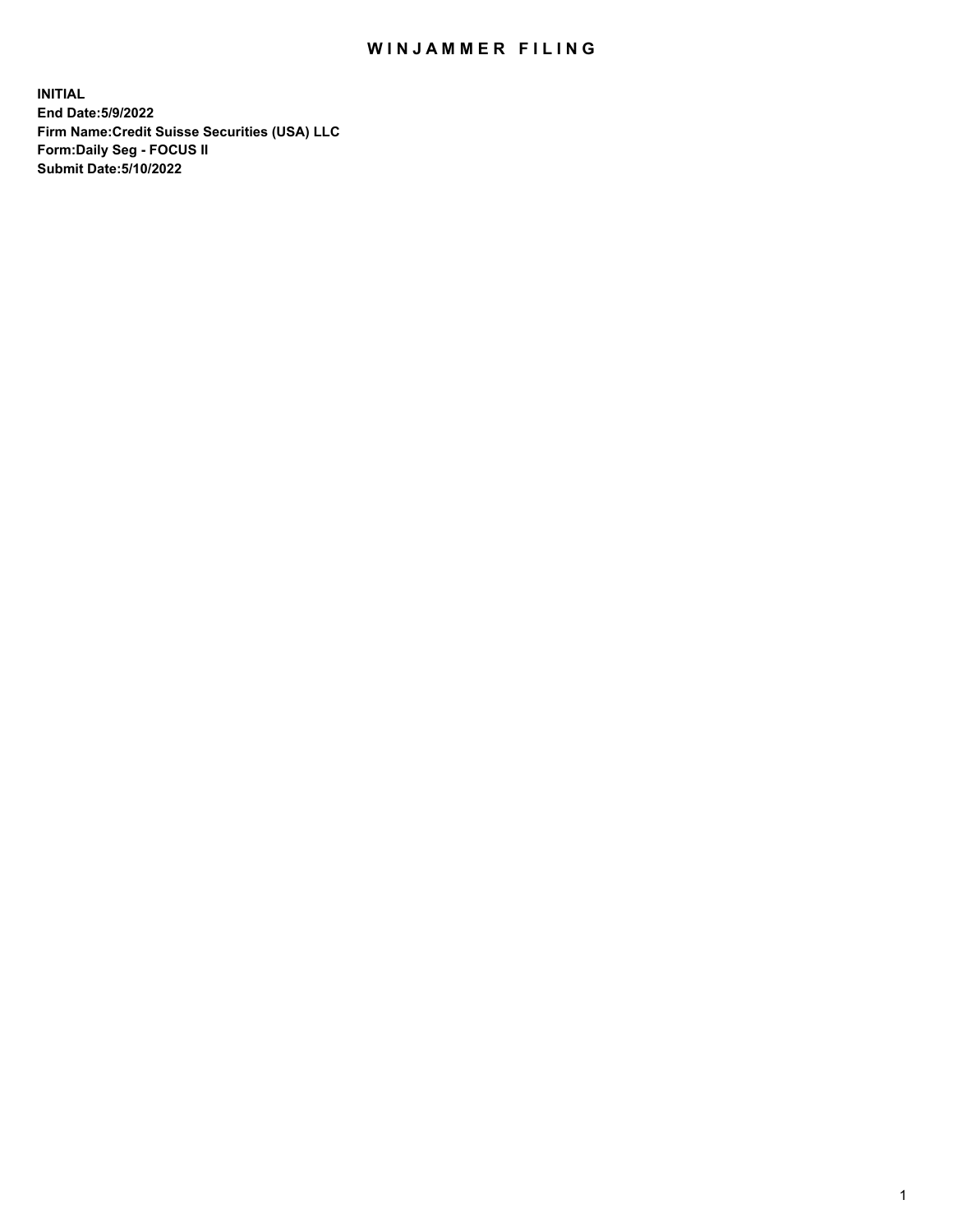**INITIAL End Date:5/9/2022** 

# **Firm Name:Credit Suisse Securities (USA) LLC Form:Daily Seg - FOCUS II Submit Date:5/10/2022**

#### **Daily Segregation - Cover Page**

| Name of Company                                                                                                                                                                                                                                                                                                                | <b>Credit Suisse Securities (USA)</b><br><b>LLC</b>                   |
|--------------------------------------------------------------------------------------------------------------------------------------------------------------------------------------------------------------------------------------------------------------------------------------------------------------------------------|-----------------------------------------------------------------------|
| <b>Contact Name</b>                                                                                                                                                                                                                                                                                                            | <b>Alexander Baptiste</b>                                             |
| <b>Contact Phone Number</b>                                                                                                                                                                                                                                                                                                    | 919-994-6223                                                          |
| <b>Contact Email Address</b>                                                                                                                                                                                                                                                                                                   | alexander.baptiste@credit-suiss<br>e.com                              |
| FCM's Customer Segregated Funds Residual Interest Target (choose one):<br>a. Minimum dollar amount: ; or<br>b. Minimum percentage of customer segregated funds required:% ; or<br>c. Dollar amount range between: and; or<br>d. Percentage range of customer segregated funds required between:% and%.                         | $\frac{\frac{0}{5}}{\frac{0}{0}}$<br>0 <sub>0</sub>                   |
| FCM's Customer Secured Amount Funds Residual Interest Target (choose one):<br>a. Minimum dollar amount: ; or<br>b. Minimum percentage of customer secured funds required:%; or<br>c. Dollar amount range between: and; or<br>d. Percentage range of customer secured funds required between:% and%.                            | $\frac{0}{5}$<br>$\underline{0}$<br>$\underline{0}$<br>0 <sub>0</sub> |
| FCM's Cleared Swaps Customer Collateral Residual Interest Target (choose one):<br>a. Minimum dollar amount: ; or<br>b. Minimum percentage of cleared swaps customer collateral required:% ; or<br>c. Dollar amount range between: and; or<br>d. Percentage range of cleared swaps customer collateral required between:% and%. | $\frac{0}{5}$<br>0 <sub>0</sub><br>0 <sub>0</sub>                     |

Attach supporting documents CH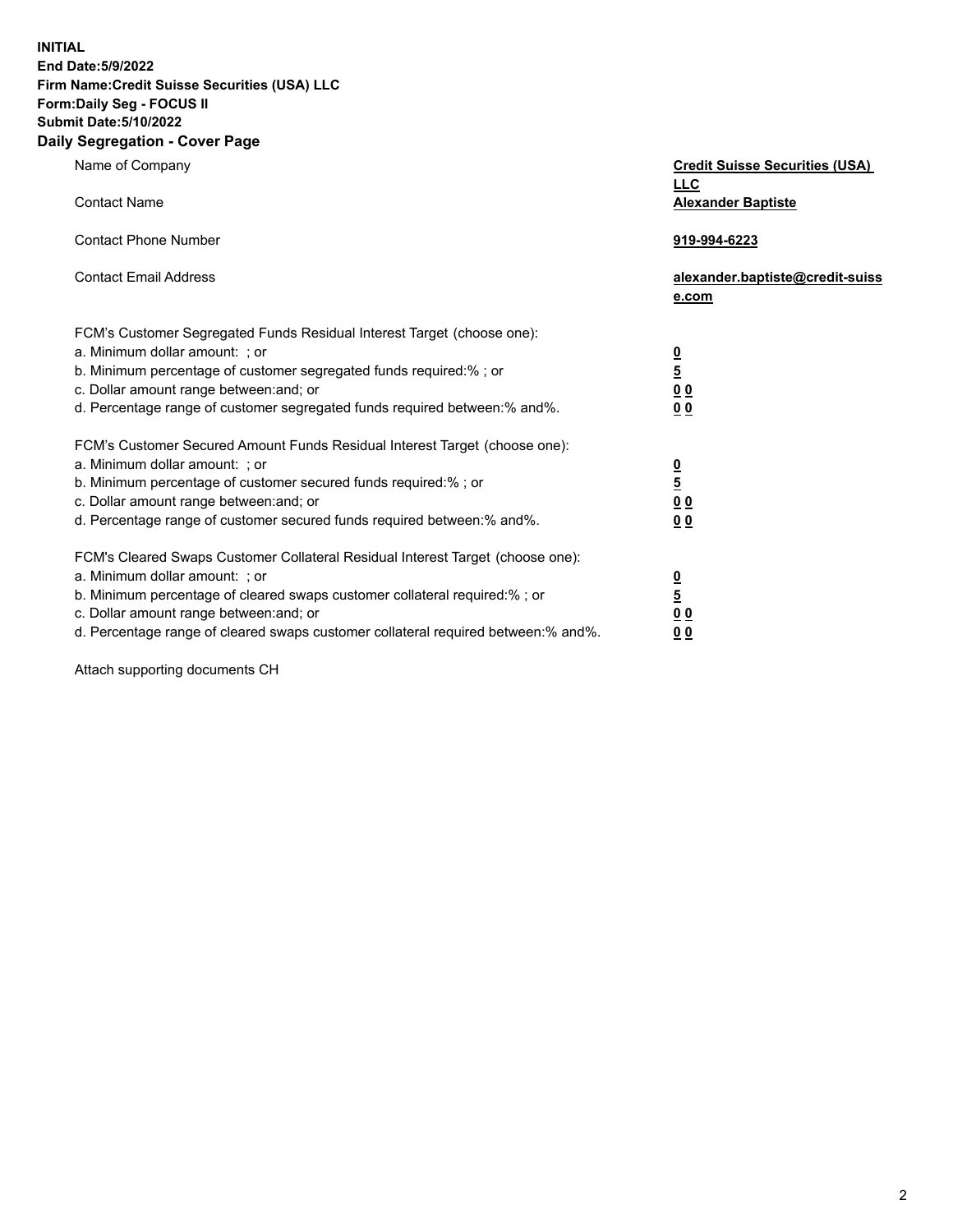## **INITIAL End Date:5/9/2022 Firm Name:Credit Suisse Securities (USA) LLC Form:Daily Seg - FOCUS II Submit Date:5/10/2022**

# **Daily Segregation - Secured Amounts**

|     | Foreign Futures and Foreign Options Secured Amounts                                         |                                                       |
|-----|---------------------------------------------------------------------------------------------|-------------------------------------------------------|
|     | Amount required to be set aside pursuant to law, rule or regulation of a foreign            | $0$ [7305]                                            |
|     | government or a rule of a self-regulatory organization authorized thereunder                |                                                       |
| 1.  | Net ledger balance - Foreign Futures and Foreign Option Trading - All Customers             |                                                       |
|     | A. Cash                                                                                     | 2,832,714,207 [7315]                                  |
|     | B. Securities (at market)                                                                   | 13,498,846 [7317]                                     |
| 2.  | Net unrealized profit (loss) in open futures contracts traded on a foreign board of trade   | -1,887,802,124 [7325]                                 |
| 3.  | Exchange traded options                                                                     |                                                       |
|     | a. Market value of open option contracts purchased on a foreign board of trade              | <b>123</b> [7335]                                     |
|     | b. Market value of open contracts granted (sold) on a foreign board of trade                | $0$ [7337]                                            |
| 4.  | Net equity (deficit) (add lines 1. 2. and 3.)                                               | 958,411,052 [7345]                                    |
| 5.  | Account liquidating to a deficit and account with a debit balances - gross amount           |                                                       |
|     | Less: amount offset by customer owned securities                                            | 99,638,004 [7351]                                     |
| 6.  |                                                                                             | <mark>-99,279,213</mark> [7352] <b>358,791</b> [7354] |
|     | Amount required to be set aside as the secured amount - Net Liquidating Equity              | 958,769,843 [7355]                                    |
|     | Method (add lines 4 and 5)                                                                  |                                                       |
| 7.  | Greater of amount required to be set aside pursuant to foreign jurisdiction (above) or line | 958,769,843 [7360]                                    |
|     | 6.                                                                                          |                                                       |
|     | FUNDS DEPOSITED IN SEPARATE REGULATION 30.7 ACCOUNTS                                        |                                                       |
| 1.  | Cash in banks                                                                               |                                                       |
|     | A. Banks located in the United States                                                       | 15,295,649 [7500]                                     |
|     | B. Other banks qualified under Regulation 30.7                                              | 138,793,999 [7520] 154,089,648                        |
|     |                                                                                             | [7530]                                                |
| 2.  | Securities                                                                                  |                                                       |
|     | A. In safekeeping with banks located in the United States                                   | 13,498,846 [7540]                                     |
|     | B. In safekeeping with other banks qualified under Regulation 30.7                          | 0 [7560] 13,498,846 [7570]                            |
| 3.  | Equities with registered futures commission merchants                                       |                                                       |
|     | A. Cash                                                                                     | $0$ [7580]                                            |
|     | <b>B.</b> Securities                                                                        | $0$ [7590]                                            |
|     | C. Unrealized gain (loss) on open futures contracts                                         | $0$ [7600]                                            |
|     | D. Value of long option contracts                                                           | $0$ [7610]                                            |
|     | E. Value of short option contracts                                                          | 0 [7615] 0 [7620]                                     |
| 4.  | Amounts held by clearing organizations of foreign boards of trade                           |                                                       |
|     | A. Cash                                                                                     | $0$ [7640]                                            |
|     | <b>B.</b> Securities                                                                        | $0$ [7650]                                            |
|     | C. Amount due to (from) clearing organization - daily variation                             | $0$ [7660]                                            |
|     | D. Value of long option contracts                                                           | $0$ [7670]                                            |
|     | E. Value of short option contracts                                                          | 0 [7675] 0 [7680]                                     |
| 5.  | Amounts held by members of foreign boards of trade                                          |                                                       |
|     | A. Cash                                                                                     | 3,019,501,614 [7700]                                  |
|     | <b>B.</b> Securities                                                                        | $0$ [7710]                                            |
|     | C. Unrealized gain (loss) on open futures contracts                                         | -1,965,162,008 [7720]                                 |
|     | D. Value of long option contracts                                                           | 123 [7730]                                            |
|     | E. Value of short option contracts                                                          | 0 [7735] 1,054,339,729 [7740]                         |
| 6.  | Amounts with other depositories designated by a foreign board of trade                      | $0$ [7760]                                            |
| 7.  | Segregated funds on hand                                                                    | $0$ [7765]                                            |
| 8.  | Total funds in separate section 30.7 accounts                                               | 1,221,928,223 [7770]                                  |
| 9.  | Excess (deficiency) Set Aside for Secured Amount (subtract line 7 Secured Statement         | 263,158,380 [7380]                                    |
|     | Page 1 from Line 8)                                                                         |                                                       |
| 10. | Management Target Amount for Excess funds in separate section 30.7 accounts                 | 47,938,492 [7780]                                     |
|     |                                                                                             |                                                       |

11. Excess (deficiency) funds in separate 30.7 accounts over (under) Management Target **215,219,888** [7785]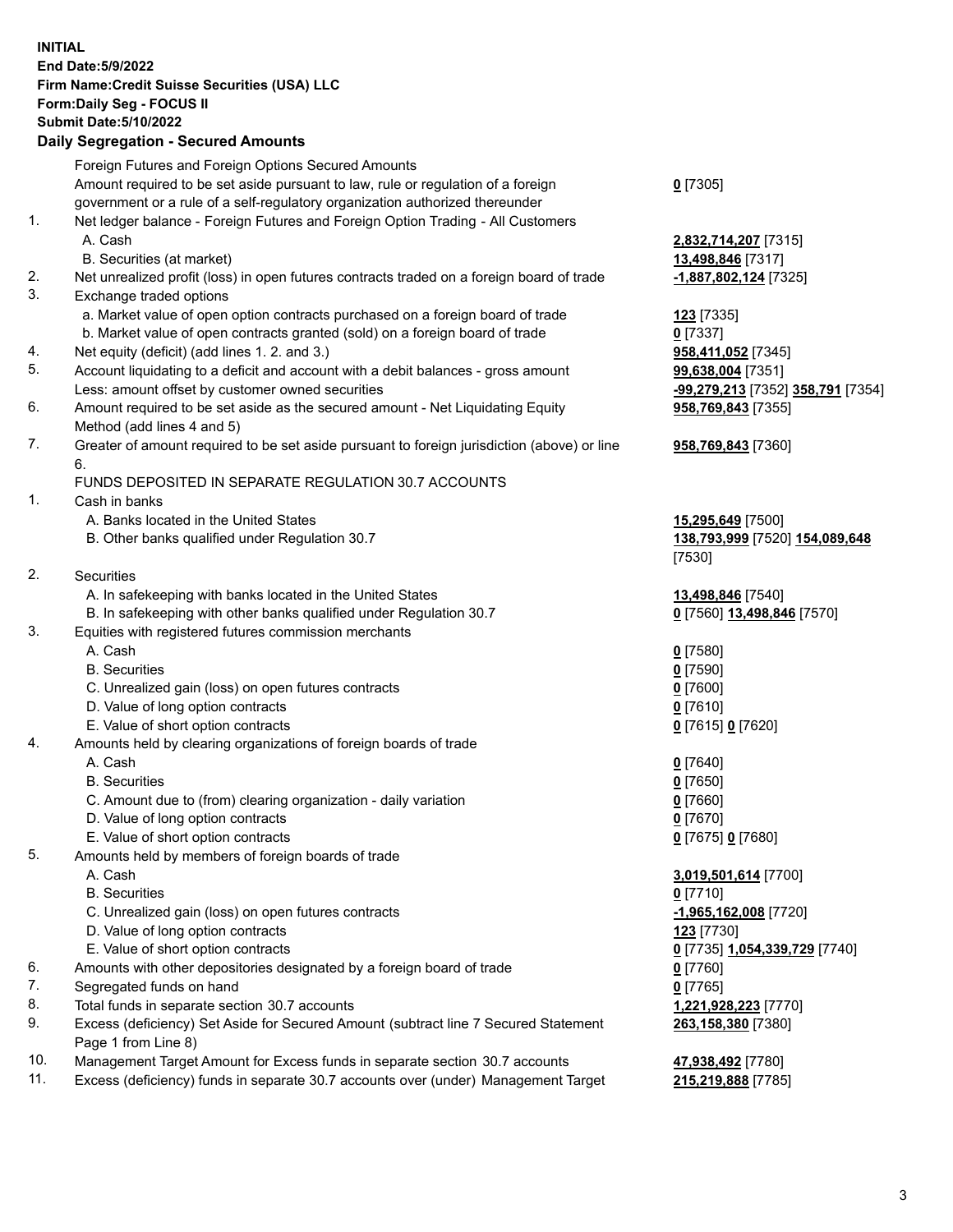| <b>INITIAL</b><br>End Date: 5/9/2022<br>Firm Name: Credit Suisse Securities (USA) LLC<br>Form: Daily Seg - FOCUS II<br><b>Submit Date: 5/10/2022</b><br>Daily Segregation - Segregation Statement<br>SEGREGATION REQUIREMENTS(Section 4d(2) of the CEAct)<br>1.<br>Net ledger balance<br>A. Cash<br>223,027,486 [7010]<br>B. Securities (at market)<br>139,141,905 [7020]<br>2.<br>Net unrealized profit (loss) in open futures contracts traded on a contract market<br>48,916,744 [7030]<br>3.<br>Exchange traded options<br>A. Add market value of open option contracts purchased on a contract market<br>48,736,367 [7032]<br>B. Deduct market value of open option contracts granted (sold) on a contract market<br>48,461,271 [7033]<br>Net equity (deficit) (add lines 1, 2 and 3)<br>313,527,743 [7040]<br>4.<br>5.<br>Accounts liquidating to a deficit and accounts with<br>debit balances - gross amount<br>1,347,593 [7045]<br>Less: amount offset by customer securities<br>-1,346,508 [7047] 1,085 [7050]<br>6.<br>Amount required to be segregated (add lines 4 and 5)<br>313,528,828 [7060]<br>FUNDS IN SEGREGATED ACCOUNTS<br>7.<br>Deposited in segregated funds bank accounts<br>A. Cash<br>62,882,470 [7070]<br>B. Securities representing investments of customers' funds (at market)<br>$0$ [7080]<br>C. Securities held for particular customers or option customers in lieu of cash (at<br>138,278,094 [7090]<br>market)<br>8.<br>Margins on deposit with derivatives clearing organizations of contract markets<br>A. Cash<br>319,392,445 [7100]<br>B. Securities representing investments of customers' funds (at market)<br>$0$ [7110]<br>C. Securities held for particular customers or option customers in lieu of cash (at<br>863,811 [7120]<br>market)<br>9.<br>Net settlement from (to) derivatives clearing organizations of contract markets<br>-2,588,942 [7130]<br>10.<br>Exchange traded options<br>A. Value of open long option contracts<br>48,736,367 [7132]<br>B. Value of open short option contracts<br>-48,461,271 [7133]<br>11.<br>Net equities with other FCMs<br>A. Net liquidating equity<br>168,084 [7140]<br>B. Securities representing investments of customers' funds (at market)<br>$0$ [7160]<br>C. Securities held for particular customers or option customers in lieu of cash (at<br>$0$ [7170]<br>market)<br>12.<br>Segregated funds on hand<br>$0$ [7150]<br>13.<br>Total amount in segregation (add lines 7 through 12)<br>519,271,058 [7180]<br>14.<br>Excess (deficiency) funds in segregation (subtract line 6 from line 13)<br>205,742,230 [7190]<br>15.<br>Management Target Amount for Excess funds in segregation<br>15,676,441 [7194]<br>16.<br>Excess (deficiency) funds in segregation over (under) Management Target Amount<br>190,065,789 [7198]<br><b>Excess</b> |  |  |
|--------------------------------------------------------------------------------------------------------------------------------------------------------------------------------------------------------------------------------------------------------------------------------------------------------------------------------------------------------------------------------------------------------------------------------------------------------------------------------------------------------------------------------------------------------------------------------------------------------------------------------------------------------------------------------------------------------------------------------------------------------------------------------------------------------------------------------------------------------------------------------------------------------------------------------------------------------------------------------------------------------------------------------------------------------------------------------------------------------------------------------------------------------------------------------------------------------------------------------------------------------------------------------------------------------------------------------------------------------------------------------------------------------------------------------------------------------------------------------------------------------------------------------------------------------------------------------------------------------------------------------------------------------------------------------------------------------------------------------------------------------------------------------------------------------------------------------------------------------------------------------------------------------------------------------------------------------------------------------------------------------------------------------------------------------------------------------------------------------------------------------------------------------------------------------------------------------------------------------------------------------------------------------------------------------------------------------------------------------------------------------------------------------------------------------------------------------------------------------------------------------------------------------------------------------------------------------------------------------------------------------------------------------------------------------------------------------------------------------------------------------------------------------------------------------------------------------------------|--|--|
|                                                                                                                                                                                                                                                                                                                                                                                                                                                                                                                                                                                                                                                                                                                                                                                                                                                                                                                                                                                                                                                                                                                                                                                                                                                                                                                                                                                                                                                                                                                                                                                                                                                                                                                                                                                                                                                                                                                                                                                                                                                                                                                                                                                                                                                                                                                                                                                                                                                                                                                                                                                                                                                                                                                                                                                                                                            |  |  |
|                                                                                                                                                                                                                                                                                                                                                                                                                                                                                                                                                                                                                                                                                                                                                                                                                                                                                                                                                                                                                                                                                                                                                                                                                                                                                                                                                                                                                                                                                                                                                                                                                                                                                                                                                                                                                                                                                                                                                                                                                                                                                                                                                                                                                                                                                                                                                                                                                                                                                                                                                                                                                                                                                                                                                                                                                                            |  |  |
|                                                                                                                                                                                                                                                                                                                                                                                                                                                                                                                                                                                                                                                                                                                                                                                                                                                                                                                                                                                                                                                                                                                                                                                                                                                                                                                                                                                                                                                                                                                                                                                                                                                                                                                                                                                                                                                                                                                                                                                                                                                                                                                                                                                                                                                                                                                                                                                                                                                                                                                                                                                                                                                                                                                                                                                                                                            |  |  |
|                                                                                                                                                                                                                                                                                                                                                                                                                                                                                                                                                                                                                                                                                                                                                                                                                                                                                                                                                                                                                                                                                                                                                                                                                                                                                                                                                                                                                                                                                                                                                                                                                                                                                                                                                                                                                                                                                                                                                                                                                                                                                                                                                                                                                                                                                                                                                                                                                                                                                                                                                                                                                                                                                                                                                                                                                                            |  |  |
|                                                                                                                                                                                                                                                                                                                                                                                                                                                                                                                                                                                                                                                                                                                                                                                                                                                                                                                                                                                                                                                                                                                                                                                                                                                                                                                                                                                                                                                                                                                                                                                                                                                                                                                                                                                                                                                                                                                                                                                                                                                                                                                                                                                                                                                                                                                                                                                                                                                                                                                                                                                                                                                                                                                                                                                                                                            |  |  |
|                                                                                                                                                                                                                                                                                                                                                                                                                                                                                                                                                                                                                                                                                                                                                                                                                                                                                                                                                                                                                                                                                                                                                                                                                                                                                                                                                                                                                                                                                                                                                                                                                                                                                                                                                                                                                                                                                                                                                                                                                                                                                                                                                                                                                                                                                                                                                                                                                                                                                                                                                                                                                                                                                                                                                                                                                                            |  |  |
|                                                                                                                                                                                                                                                                                                                                                                                                                                                                                                                                                                                                                                                                                                                                                                                                                                                                                                                                                                                                                                                                                                                                                                                                                                                                                                                                                                                                                                                                                                                                                                                                                                                                                                                                                                                                                                                                                                                                                                                                                                                                                                                                                                                                                                                                                                                                                                                                                                                                                                                                                                                                                                                                                                                                                                                                                                            |  |  |
|                                                                                                                                                                                                                                                                                                                                                                                                                                                                                                                                                                                                                                                                                                                                                                                                                                                                                                                                                                                                                                                                                                                                                                                                                                                                                                                                                                                                                                                                                                                                                                                                                                                                                                                                                                                                                                                                                                                                                                                                                                                                                                                                                                                                                                                                                                                                                                                                                                                                                                                                                                                                                                                                                                                                                                                                                                            |  |  |
|                                                                                                                                                                                                                                                                                                                                                                                                                                                                                                                                                                                                                                                                                                                                                                                                                                                                                                                                                                                                                                                                                                                                                                                                                                                                                                                                                                                                                                                                                                                                                                                                                                                                                                                                                                                                                                                                                                                                                                                                                                                                                                                                                                                                                                                                                                                                                                                                                                                                                                                                                                                                                                                                                                                                                                                                                                            |  |  |
|                                                                                                                                                                                                                                                                                                                                                                                                                                                                                                                                                                                                                                                                                                                                                                                                                                                                                                                                                                                                                                                                                                                                                                                                                                                                                                                                                                                                                                                                                                                                                                                                                                                                                                                                                                                                                                                                                                                                                                                                                                                                                                                                                                                                                                                                                                                                                                                                                                                                                                                                                                                                                                                                                                                                                                                                                                            |  |  |
|                                                                                                                                                                                                                                                                                                                                                                                                                                                                                                                                                                                                                                                                                                                                                                                                                                                                                                                                                                                                                                                                                                                                                                                                                                                                                                                                                                                                                                                                                                                                                                                                                                                                                                                                                                                                                                                                                                                                                                                                                                                                                                                                                                                                                                                                                                                                                                                                                                                                                                                                                                                                                                                                                                                                                                                                                                            |  |  |
|                                                                                                                                                                                                                                                                                                                                                                                                                                                                                                                                                                                                                                                                                                                                                                                                                                                                                                                                                                                                                                                                                                                                                                                                                                                                                                                                                                                                                                                                                                                                                                                                                                                                                                                                                                                                                                                                                                                                                                                                                                                                                                                                                                                                                                                                                                                                                                                                                                                                                                                                                                                                                                                                                                                                                                                                                                            |  |  |
|                                                                                                                                                                                                                                                                                                                                                                                                                                                                                                                                                                                                                                                                                                                                                                                                                                                                                                                                                                                                                                                                                                                                                                                                                                                                                                                                                                                                                                                                                                                                                                                                                                                                                                                                                                                                                                                                                                                                                                                                                                                                                                                                                                                                                                                                                                                                                                                                                                                                                                                                                                                                                                                                                                                                                                                                                                            |  |  |
|                                                                                                                                                                                                                                                                                                                                                                                                                                                                                                                                                                                                                                                                                                                                                                                                                                                                                                                                                                                                                                                                                                                                                                                                                                                                                                                                                                                                                                                                                                                                                                                                                                                                                                                                                                                                                                                                                                                                                                                                                                                                                                                                                                                                                                                                                                                                                                                                                                                                                                                                                                                                                                                                                                                                                                                                                                            |  |  |
|                                                                                                                                                                                                                                                                                                                                                                                                                                                                                                                                                                                                                                                                                                                                                                                                                                                                                                                                                                                                                                                                                                                                                                                                                                                                                                                                                                                                                                                                                                                                                                                                                                                                                                                                                                                                                                                                                                                                                                                                                                                                                                                                                                                                                                                                                                                                                                                                                                                                                                                                                                                                                                                                                                                                                                                                                                            |  |  |
|                                                                                                                                                                                                                                                                                                                                                                                                                                                                                                                                                                                                                                                                                                                                                                                                                                                                                                                                                                                                                                                                                                                                                                                                                                                                                                                                                                                                                                                                                                                                                                                                                                                                                                                                                                                                                                                                                                                                                                                                                                                                                                                                                                                                                                                                                                                                                                                                                                                                                                                                                                                                                                                                                                                                                                                                                                            |  |  |
|                                                                                                                                                                                                                                                                                                                                                                                                                                                                                                                                                                                                                                                                                                                                                                                                                                                                                                                                                                                                                                                                                                                                                                                                                                                                                                                                                                                                                                                                                                                                                                                                                                                                                                                                                                                                                                                                                                                                                                                                                                                                                                                                                                                                                                                                                                                                                                                                                                                                                                                                                                                                                                                                                                                                                                                                                                            |  |  |
|                                                                                                                                                                                                                                                                                                                                                                                                                                                                                                                                                                                                                                                                                                                                                                                                                                                                                                                                                                                                                                                                                                                                                                                                                                                                                                                                                                                                                                                                                                                                                                                                                                                                                                                                                                                                                                                                                                                                                                                                                                                                                                                                                                                                                                                                                                                                                                                                                                                                                                                                                                                                                                                                                                                                                                                                                                            |  |  |
|                                                                                                                                                                                                                                                                                                                                                                                                                                                                                                                                                                                                                                                                                                                                                                                                                                                                                                                                                                                                                                                                                                                                                                                                                                                                                                                                                                                                                                                                                                                                                                                                                                                                                                                                                                                                                                                                                                                                                                                                                                                                                                                                                                                                                                                                                                                                                                                                                                                                                                                                                                                                                                                                                                                                                                                                                                            |  |  |
|                                                                                                                                                                                                                                                                                                                                                                                                                                                                                                                                                                                                                                                                                                                                                                                                                                                                                                                                                                                                                                                                                                                                                                                                                                                                                                                                                                                                                                                                                                                                                                                                                                                                                                                                                                                                                                                                                                                                                                                                                                                                                                                                                                                                                                                                                                                                                                                                                                                                                                                                                                                                                                                                                                                                                                                                                                            |  |  |
|                                                                                                                                                                                                                                                                                                                                                                                                                                                                                                                                                                                                                                                                                                                                                                                                                                                                                                                                                                                                                                                                                                                                                                                                                                                                                                                                                                                                                                                                                                                                                                                                                                                                                                                                                                                                                                                                                                                                                                                                                                                                                                                                                                                                                                                                                                                                                                                                                                                                                                                                                                                                                                                                                                                                                                                                                                            |  |  |
|                                                                                                                                                                                                                                                                                                                                                                                                                                                                                                                                                                                                                                                                                                                                                                                                                                                                                                                                                                                                                                                                                                                                                                                                                                                                                                                                                                                                                                                                                                                                                                                                                                                                                                                                                                                                                                                                                                                                                                                                                                                                                                                                                                                                                                                                                                                                                                                                                                                                                                                                                                                                                                                                                                                                                                                                                                            |  |  |
|                                                                                                                                                                                                                                                                                                                                                                                                                                                                                                                                                                                                                                                                                                                                                                                                                                                                                                                                                                                                                                                                                                                                                                                                                                                                                                                                                                                                                                                                                                                                                                                                                                                                                                                                                                                                                                                                                                                                                                                                                                                                                                                                                                                                                                                                                                                                                                                                                                                                                                                                                                                                                                                                                                                                                                                                                                            |  |  |
|                                                                                                                                                                                                                                                                                                                                                                                                                                                                                                                                                                                                                                                                                                                                                                                                                                                                                                                                                                                                                                                                                                                                                                                                                                                                                                                                                                                                                                                                                                                                                                                                                                                                                                                                                                                                                                                                                                                                                                                                                                                                                                                                                                                                                                                                                                                                                                                                                                                                                                                                                                                                                                                                                                                                                                                                                                            |  |  |
|                                                                                                                                                                                                                                                                                                                                                                                                                                                                                                                                                                                                                                                                                                                                                                                                                                                                                                                                                                                                                                                                                                                                                                                                                                                                                                                                                                                                                                                                                                                                                                                                                                                                                                                                                                                                                                                                                                                                                                                                                                                                                                                                                                                                                                                                                                                                                                                                                                                                                                                                                                                                                                                                                                                                                                                                                                            |  |  |
|                                                                                                                                                                                                                                                                                                                                                                                                                                                                                                                                                                                                                                                                                                                                                                                                                                                                                                                                                                                                                                                                                                                                                                                                                                                                                                                                                                                                                                                                                                                                                                                                                                                                                                                                                                                                                                                                                                                                                                                                                                                                                                                                                                                                                                                                                                                                                                                                                                                                                                                                                                                                                                                                                                                                                                                                                                            |  |  |
|                                                                                                                                                                                                                                                                                                                                                                                                                                                                                                                                                                                                                                                                                                                                                                                                                                                                                                                                                                                                                                                                                                                                                                                                                                                                                                                                                                                                                                                                                                                                                                                                                                                                                                                                                                                                                                                                                                                                                                                                                                                                                                                                                                                                                                                                                                                                                                                                                                                                                                                                                                                                                                                                                                                                                                                                                                            |  |  |
|                                                                                                                                                                                                                                                                                                                                                                                                                                                                                                                                                                                                                                                                                                                                                                                                                                                                                                                                                                                                                                                                                                                                                                                                                                                                                                                                                                                                                                                                                                                                                                                                                                                                                                                                                                                                                                                                                                                                                                                                                                                                                                                                                                                                                                                                                                                                                                                                                                                                                                                                                                                                                                                                                                                                                                                                                                            |  |  |
|                                                                                                                                                                                                                                                                                                                                                                                                                                                                                                                                                                                                                                                                                                                                                                                                                                                                                                                                                                                                                                                                                                                                                                                                                                                                                                                                                                                                                                                                                                                                                                                                                                                                                                                                                                                                                                                                                                                                                                                                                                                                                                                                                                                                                                                                                                                                                                                                                                                                                                                                                                                                                                                                                                                                                                                                                                            |  |  |
|                                                                                                                                                                                                                                                                                                                                                                                                                                                                                                                                                                                                                                                                                                                                                                                                                                                                                                                                                                                                                                                                                                                                                                                                                                                                                                                                                                                                                                                                                                                                                                                                                                                                                                                                                                                                                                                                                                                                                                                                                                                                                                                                                                                                                                                                                                                                                                                                                                                                                                                                                                                                                                                                                                                                                                                                                                            |  |  |
|                                                                                                                                                                                                                                                                                                                                                                                                                                                                                                                                                                                                                                                                                                                                                                                                                                                                                                                                                                                                                                                                                                                                                                                                                                                                                                                                                                                                                                                                                                                                                                                                                                                                                                                                                                                                                                                                                                                                                                                                                                                                                                                                                                                                                                                                                                                                                                                                                                                                                                                                                                                                                                                                                                                                                                                                                                            |  |  |
|                                                                                                                                                                                                                                                                                                                                                                                                                                                                                                                                                                                                                                                                                                                                                                                                                                                                                                                                                                                                                                                                                                                                                                                                                                                                                                                                                                                                                                                                                                                                                                                                                                                                                                                                                                                                                                                                                                                                                                                                                                                                                                                                                                                                                                                                                                                                                                                                                                                                                                                                                                                                                                                                                                                                                                                                                                            |  |  |
|                                                                                                                                                                                                                                                                                                                                                                                                                                                                                                                                                                                                                                                                                                                                                                                                                                                                                                                                                                                                                                                                                                                                                                                                                                                                                                                                                                                                                                                                                                                                                                                                                                                                                                                                                                                                                                                                                                                                                                                                                                                                                                                                                                                                                                                                                                                                                                                                                                                                                                                                                                                                                                                                                                                                                                                                                                            |  |  |
|                                                                                                                                                                                                                                                                                                                                                                                                                                                                                                                                                                                                                                                                                                                                                                                                                                                                                                                                                                                                                                                                                                                                                                                                                                                                                                                                                                                                                                                                                                                                                                                                                                                                                                                                                                                                                                                                                                                                                                                                                                                                                                                                                                                                                                                                                                                                                                                                                                                                                                                                                                                                                                                                                                                                                                                                                                            |  |  |
|                                                                                                                                                                                                                                                                                                                                                                                                                                                                                                                                                                                                                                                                                                                                                                                                                                                                                                                                                                                                                                                                                                                                                                                                                                                                                                                                                                                                                                                                                                                                                                                                                                                                                                                                                                                                                                                                                                                                                                                                                                                                                                                                                                                                                                                                                                                                                                                                                                                                                                                                                                                                                                                                                                                                                                                                                                            |  |  |
|                                                                                                                                                                                                                                                                                                                                                                                                                                                                                                                                                                                                                                                                                                                                                                                                                                                                                                                                                                                                                                                                                                                                                                                                                                                                                                                                                                                                                                                                                                                                                                                                                                                                                                                                                                                                                                                                                                                                                                                                                                                                                                                                                                                                                                                                                                                                                                                                                                                                                                                                                                                                                                                                                                                                                                                                                                            |  |  |
|                                                                                                                                                                                                                                                                                                                                                                                                                                                                                                                                                                                                                                                                                                                                                                                                                                                                                                                                                                                                                                                                                                                                                                                                                                                                                                                                                                                                                                                                                                                                                                                                                                                                                                                                                                                                                                                                                                                                                                                                                                                                                                                                                                                                                                                                                                                                                                                                                                                                                                                                                                                                                                                                                                                                                                                                                                            |  |  |
|                                                                                                                                                                                                                                                                                                                                                                                                                                                                                                                                                                                                                                                                                                                                                                                                                                                                                                                                                                                                                                                                                                                                                                                                                                                                                                                                                                                                                                                                                                                                                                                                                                                                                                                                                                                                                                                                                                                                                                                                                                                                                                                                                                                                                                                                                                                                                                                                                                                                                                                                                                                                                                                                                                                                                                                                                                            |  |  |
|                                                                                                                                                                                                                                                                                                                                                                                                                                                                                                                                                                                                                                                                                                                                                                                                                                                                                                                                                                                                                                                                                                                                                                                                                                                                                                                                                                                                                                                                                                                                                                                                                                                                                                                                                                                                                                                                                                                                                                                                                                                                                                                                                                                                                                                                                                                                                                                                                                                                                                                                                                                                                                                                                                                                                                                                                                            |  |  |
|                                                                                                                                                                                                                                                                                                                                                                                                                                                                                                                                                                                                                                                                                                                                                                                                                                                                                                                                                                                                                                                                                                                                                                                                                                                                                                                                                                                                                                                                                                                                                                                                                                                                                                                                                                                                                                                                                                                                                                                                                                                                                                                                                                                                                                                                                                                                                                                                                                                                                                                                                                                                                                                                                                                                                                                                                                            |  |  |
|                                                                                                                                                                                                                                                                                                                                                                                                                                                                                                                                                                                                                                                                                                                                                                                                                                                                                                                                                                                                                                                                                                                                                                                                                                                                                                                                                                                                                                                                                                                                                                                                                                                                                                                                                                                                                                                                                                                                                                                                                                                                                                                                                                                                                                                                                                                                                                                                                                                                                                                                                                                                                                                                                                                                                                                                                                            |  |  |
|                                                                                                                                                                                                                                                                                                                                                                                                                                                                                                                                                                                                                                                                                                                                                                                                                                                                                                                                                                                                                                                                                                                                                                                                                                                                                                                                                                                                                                                                                                                                                                                                                                                                                                                                                                                                                                                                                                                                                                                                                                                                                                                                                                                                                                                                                                                                                                                                                                                                                                                                                                                                                                                                                                                                                                                                                                            |  |  |
|                                                                                                                                                                                                                                                                                                                                                                                                                                                                                                                                                                                                                                                                                                                                                                                                                                                                                                                                                                                                                                                                                                                                                                                                                                                                                                                                                                                                                                                                                                                                                                                                                                                                                                                                                                                                                                                                                                                                                                                                                                                                                                                                                                                                                                                                                                                                                                                                                                                                                                                                                                                                                                                                                                                                                                                                                                            |  |  |
|                                                                                                                                                                                                                                                                                                                                                                                                                                                                                                                                                                                                                                                                                                                                                                                                                                                                                                                                                                                                                                                                                                                                                                                                                                                                                                                                                                                                                                                                                                                                                                                                                                                                                                                                                                                                                                                                                                                                                                                                                                                                                                                                                                                                                                                                                                                                                                                                                                                                                                                                                                                                                                                                                                                                                                                                                                            |  |  |